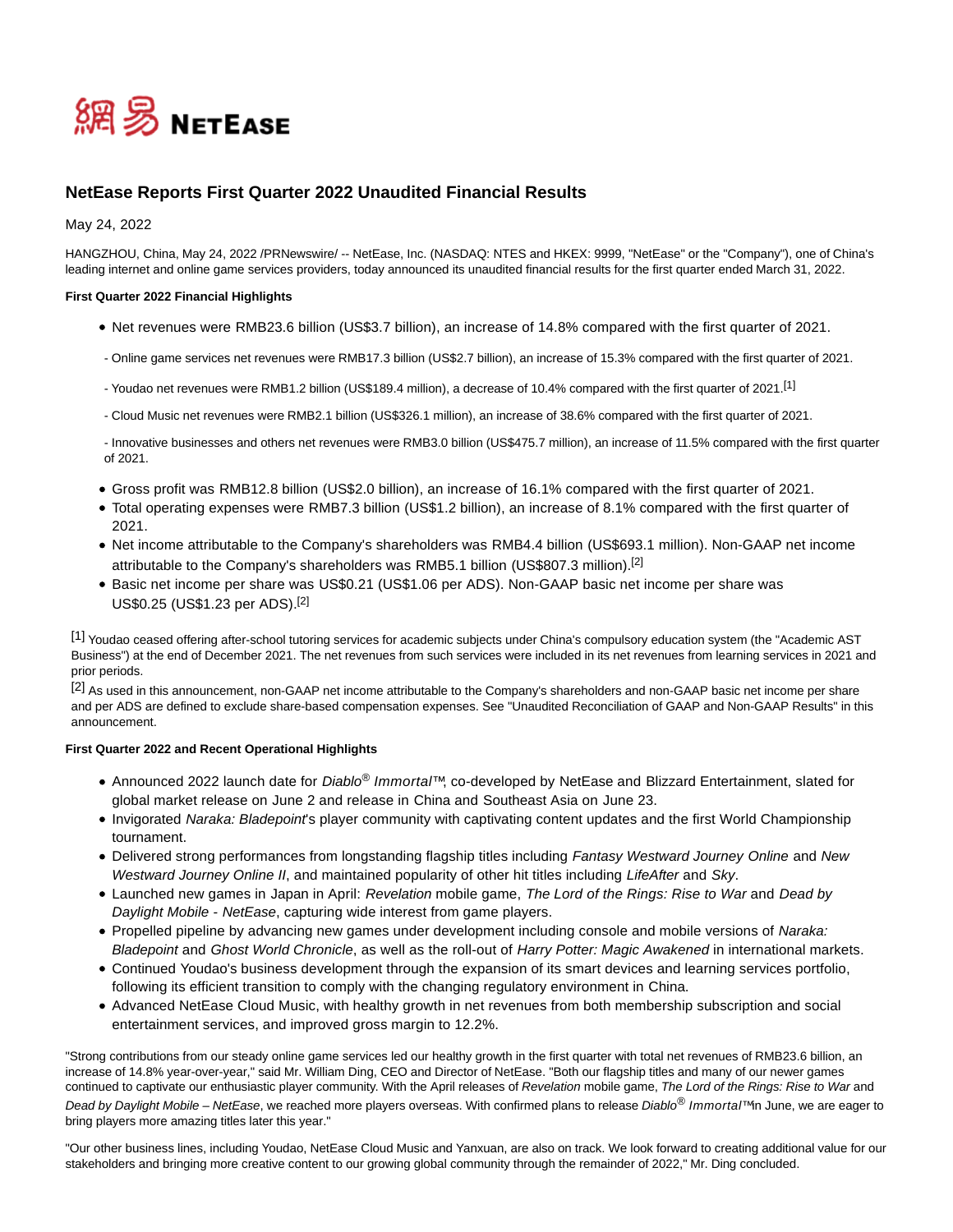### **First Quarter 2022 Financial Results**

#### Net Revenues

Net revenues were RMB23,555.8 million (US\$3,715.8 million) for the first quarter of 2022, compared with RMB24,373.6 million and RMB20,517.2 million for the preceding quarter and the first quarter of 2021, respectively.

Net revenues from online game services were RMB17,272.7 million (US\$2,724.7 million) for the first quarter of 2022, compared with RMB17,397.5 million and RMB14,981.8 million for the preceding quarter and the first quarter of 2021, respectively. Net revenues from mobile games accounted for approximately 66.9% of net revenues from online game services for the first quarter of 2022, compared with 68.3% and 72.8% for the preceding quarter and the first quarter of 2021, respectively.

Net revenues from Youdao were RMB1,200.5 million (US\$189.4 million) for the first quarter of 2022, compared with RMB1,333.8 million and RMB1,339.9 million for the preceding quarter and the first quarter of 2021, respectively.

Net revenues from Cloud Music were RMB2,067.2 million (US\$326.1 million) for the first quarter of 2022, compared with RMB1,889.3 million and RMB1,491.2 million for the preceding quarter and the first quarter of 2021, respectively.

Net revenues from innovative businesses and others were RMB3,015.4 million (US\$475.7 million) for the first quarter of 2022, compared with RMB3,753.0 million and RMB2,704.4 million for the preceding quarter and the first quarter of 2021, respectively.

#### Gross Profit

Gross profit was RMB12,836.4 million (US\$2,024.9 million) for the first quarter of 2022, compared with RMB12,917.8 million and RMB11,052.6 million for the preceding quarter and the first quarter of 2021, respectively.

Online game services gross profit was largely stable in the first quarter of 2022 compared with the preceding quarter. The year-over-year increase was mainly due to increased net revenues from newly launched games such as Naraka: Bladepoint and Harry Potter: Magic Awakened.

The quarter-over-quarter and year-over-year decreases in Youdao gross profit were primarily due to the conclusion of its Academic AST Business.

The quarter-over-quarter and year-over-year increases in Cloud Music gross profit were primarily due to increased net revenues from its membership subscriptions and social entertainment services, as well as improved cost control.

The quarter-over-quarter decrease in innovative businesses and others gross profit was primarily due to a decrease in gross profit from advertising services due to seasonality.

### Gross Profit Margin

Gross profit margin for online game services was 65.1% for the first quarter of 2022, compared with 64.1% and 64.6% for the preceding quarter and the first quarter of 2021, respectively. Gross profit margin for online game services was generally stable, fluctuating within a narrow band based on the revenue mix of mobile and PC games, as well as self-developed and licensed games.

Gross profit margin for Youdao was 53.1% for the first quarter of 2022, compared with 50.7% and 57.3% for the preceding quarter and the first quarter of 2021, respectively. The quarter-over-quarter increase was mainly due to gross profit margin improvement from its learning services. The year-over-year decrease was mainly due to the conclusion of its Academic AST Business.

Gross profit margin for Cloud Music was 12.2% for the first quarter of 2022, compared with 4.1% and a negative gross margin of 3.1% for the preceding quarter and the first quarter of 2021, respectively. The quarter-over-quarter and year-over-year improvements were mainly due to the factors enumerated above.

Gross profit margin for innovative businesses and others was 23.3% for the first quarter of 2022, compared with 26.8% and 24.1% for the preceding quarter and the first quarter of 2021, respectively. The quarter-over-quarter decrease was primarily due to the factors enumerated above.

#### Operating Expenses

Total operating expenses were RMB7,329.3 million (US\$1,156.2 million) for the first quarter of 2022, compared with RMB8,309.6 million and RMB6,777.1 million for the preceding quarter and the first quarter of 2021, respectively. The quarter-over-quarter decrease was mainly due to lower marketing, research and development expenditures related to online game services. The year-over-year increase was mainly due to increased marketing expenditures related to online game services, as well as higher research and development staff-related costs, which was partially offset by decreased marketing expenditures related to Youdao.

#### Other Income/ (Expenses)

Other income/ (expenses) consisted of investment income/ (loss), interest income, exchange gains/ (losses) and others. The quarter-over-quarter and year-over-year decreases were mainly due to higher investment loss arising from fair value changes of equity investments with readily determinable fair value.

#### Income Taxes

The Company recorded a net income tax charge of RMB1,219.3 million (US\$192.3 million) for the first quarter of 2022, compared with RMB934.0 million and RMB1,273.4 million for the preceding quarter and the first quarter of 2021, respectively. The effective tax rate for the first quarter of 2022 was 22.0%, compared with 14.2% and 22.0% for the preceding quarter and the first quarter of 2021, respectively. The effective tax rate represents certain estimates by the Company regarding the tax obligations and benefits applicable to it in each quarter.

#### Net Income and Non-GAAP Net Income

Net income attributable to the Company's shareholders totaled RMB4,394.0 million (US\$693.1 million) for the first quarter of 2022, compared with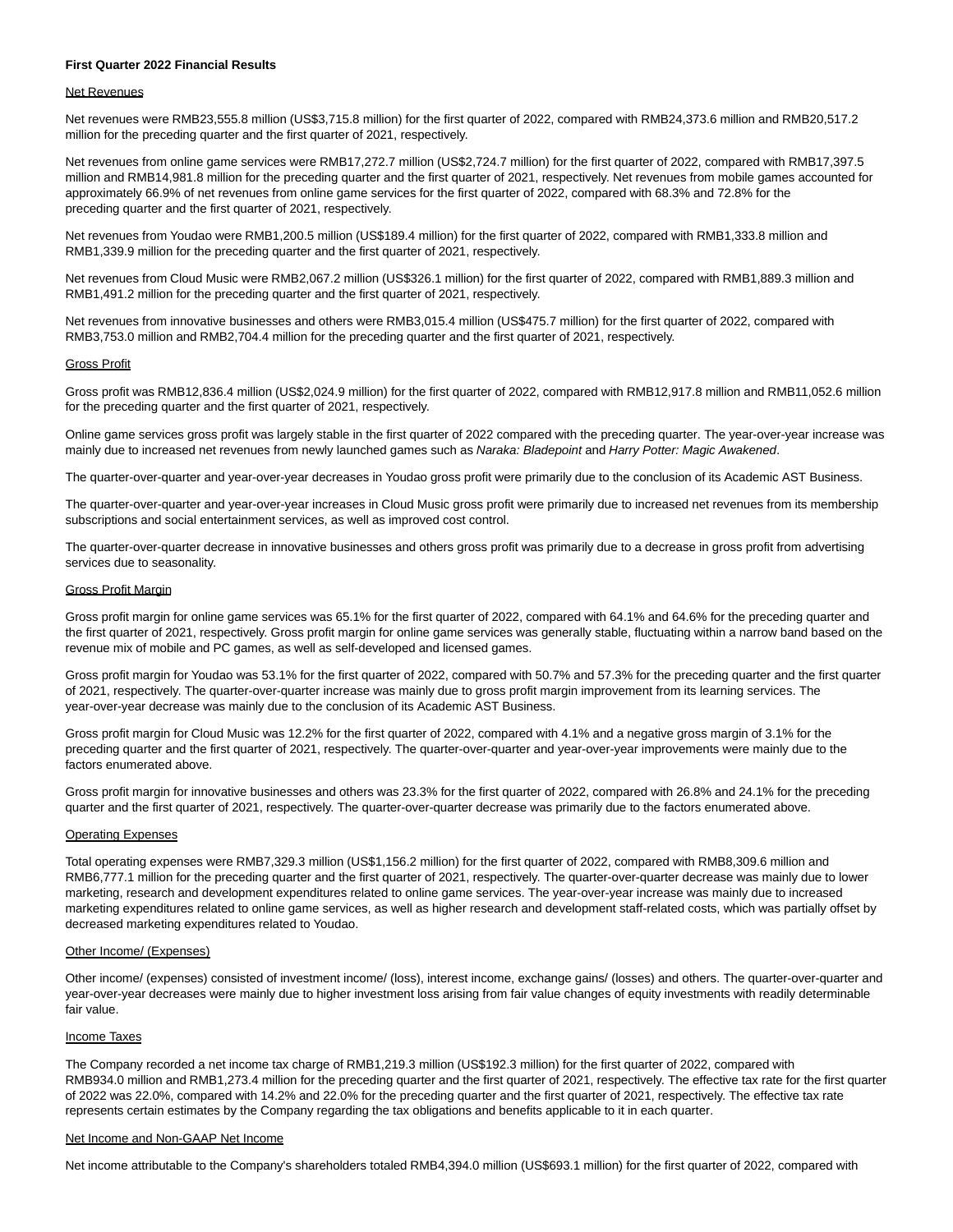RMB5,694.2 million and RMB4,439.2 million for the preceding quarter and the first quarter of 2021, respectively.

Non-GAAP net income attributable to the Company's shareholders for the first quarter of 2022 totaled RMB5,117.6 million (US\$807.3 million), compared with RMB6,595.6 million and RMB5,080.7 million for the preceding quarter and the first quarter of 2021, respectively.

NetEase reported basic net income of US\$0.21 per share (US\$1.06 per ADS) for the first quarter of 2022, compared with US\$0.27 per share (US\$1.37 per ADS) and US\$0.21 per share (US\$1.05 per ADS) for the preceding quarter and the first quarter of 2021, respectively.

NetEase reported non-GAAP basic net income of US\$0.25 per share (US\$1.23 per ADS) for the first quarter of 2022, compared with US\$0.32 per share (US\$1.59 per ADS) and US\$0.24 per share (US\$1.20 per ADS) for the preceding quarter and the first quarter of 2021, respectively.

### **Quarterly Dividend**

The board of directors has approved a dividend of US\$0.0644 per share (US\$0.3220 per ADS) for the first quarter of 2022, to holders of ordinary shares and holders of ADSs as of the close of business on June 8, 2022, Beijing/Hong Kong Time and New York Time, respectively, payable in U.S. dollars. For holders of ordinary shares, in order to qualify for the dividend, all valid documents for the transfer of shares accompanied by the relevant share certificates must be lodged for registration with the Company's Hong Kong branch share registrar, Computershare Hong Kong Investor Services Limited, at Shops 1712-1716, 17th Floor, Hopewell Centre, 183 Queen's Road East, Wanchai, Hong Kong no later than 4:30 p.m. on June 8, 2022 (Beijing/ Hong Kong Time). The payment date is expected to be on June 20, 2022 for holders of ordinary shares and on or around June 23, 2022 for holders of ADSs.

NetEase paid a dividend of US\$0.0810 per share (US\$0.4050 per ADS) for the fourth quarter of 2021 in March 2022.

Under the Company's current dividend policy, the determination to make dividend distributions and the amount of such distribution in any particular quarter will be made at the discretion of its board of directors and will be based upon the Company's operations and earnings, cash flow, financial condition and other relevant factors.

### **Other Information**

As of March 31, 2022, the Company's total cash and cash equivalents, current and non-current time deposits and short-term investments balance totaled RMB107.0 billion (US\$16.9 billion), compared with RMB103.4 billion as of December 31, 2021. Cash flows generated from operating activities was RMB4,582.6 million (US\$722.9 million) for the first quarter of 2022, compared with RMB8,368.6 million and RMB5,542.7 million for the preceding quarter and the first quarter of 2021, respectively.

### **Share Repurchase/Purchase Program**

On February 25, 2021, the Company announced that its board of directors had approved a share repurchase program of up to US\$2.0 billion of the Company's outstanding ADSs and ordinary shares in open market transactions for a period not to exceed 24 months beginning on March 2, 2021. On August 31, 2021, the Company announced that its board of directors had approved an amendment to such program to increase the total authorized repurchase amount to US\$3.0 billion. As of March 31, 2022, approximately 20.1 million ADSs had been repurchased under this program for a total cost of US\$1.9 billion.

On August 31, 2021, the Company announced that its board of directors had approved a share purchase program of up to US\$50.0 million of Youdao's outstanding ADSs for a period not to exceed 36 months beginning on September 2, 2021. Under the terms of this program, NetEase may purchase Youdao's ADSs in open-market transactions on the New York Stock Exchange. As of March 31, 2022, approximately 1.2 million ADSs had been purchased under this program for a total cost of US\$14.1 million.

The extent to which NetEase repurchases its ADSs and its ordinary shares or purchases Youdao's ADSs will depend upon a variety of factors, including market conditions. These programs may be suspended or discontinued at any time.

\*\* The United States dollar (US\$) amounts disclosed in this announcement are presented solely for the convenience of the reader. The percentages stated are calculated based on RMB.

### **Conference Call**

NetEase's management team will host a teleconference call with simultaneous webcast at 8:00 a.m. New York Time on May 24, 2022 (Beijing/Hong Kong Time: 8:00 p.m., May 24, 2022). NetEase's management will be on the call to discuss the quarterly results and answer questions.

Interested parties may participate in the conference call by dialing 1-323-701-0160 and providing conference ID: 2366082, 15 minutes prior to the initiation of the call. A replay of the call will be available by dialing 1-719-457-0820 and entering passcode 2366082#. The replay will be available through June 6, 2022.

This call will be webcast live and the replay will be available for 12 months. Both will be available on NetEase's Investor Relations website at [http://ir.netease.com/.](http://ir.netease.com/)

#### **About NetEase, Inc.**

As a leading internet technology company based in China, NetEase, Inc. (NASDAQ: NTES and HKEX: 9999, "NetEase") provides premium online services centered around innovative and diverse content, community, communication and commerce. NetEase develops and operates some of China's most popular mobile and PC games. In more recent years, NetEase has expanded into international markets including Japan and North America. In addition to its self-developed game content, NetEase partners with other leading game developers, such as Blizzard Entertainment and Mojang AB (a Microsoft subsidiary), to operate globally renowned games in China. NetEase's other innovative service offerings include the majoritycontrolled subsidiaries Youdao (NYSE: DAO), China's leading technology-focused intelligent learning company, and Cloud Village (HKEX: 9899), also known as NetEase Cloud Music, China's leading online music content community, as well as Yanxuan, NetEase's private label e-commerce platform. For more information, please visit: [http://ir.netease.com/.](http://ir.netease.com/) 

#### **Forward Looking Statements**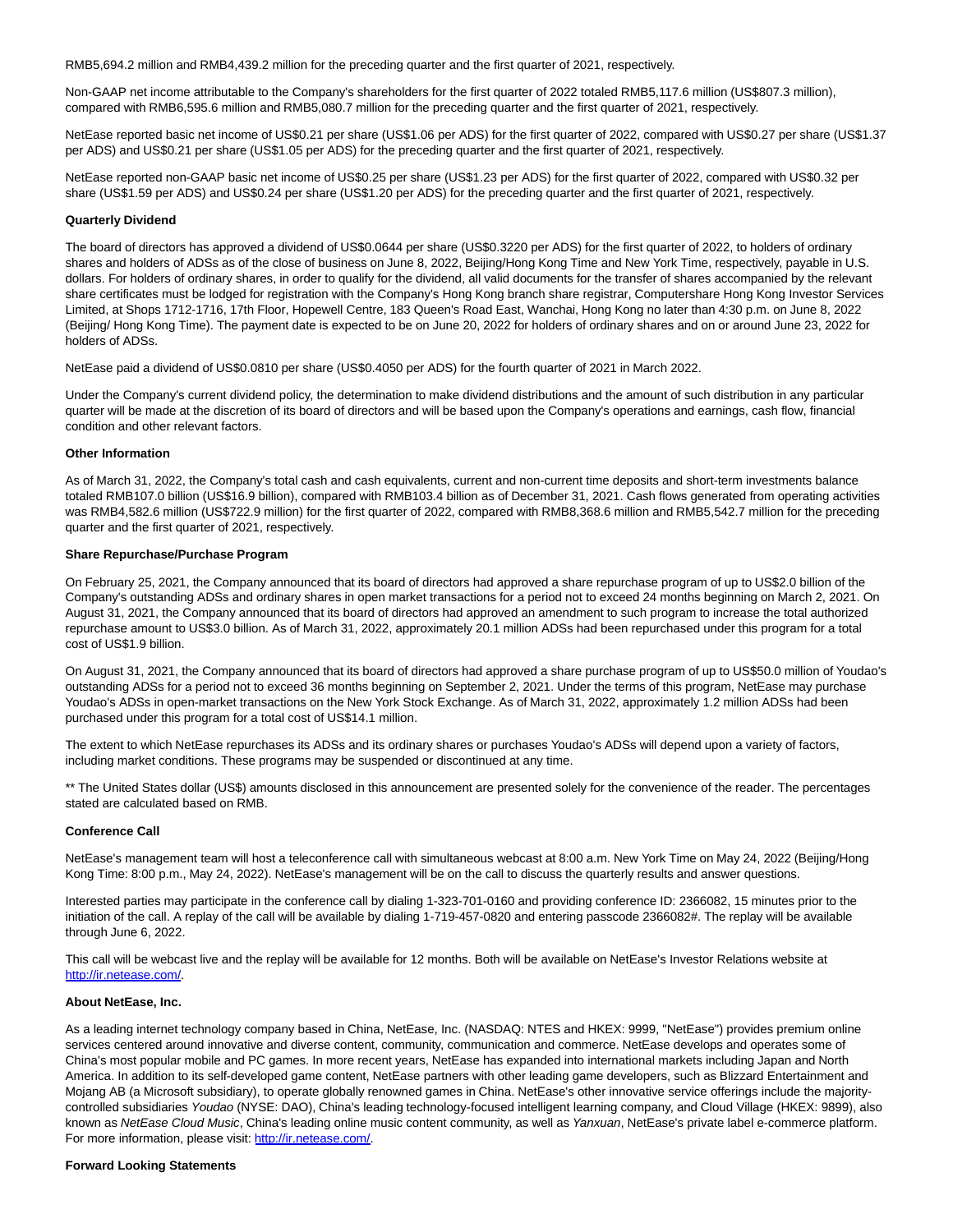This announcement contains statements of a forward-looking nature. These statements are made under the "safe harbor" provisions of the U.S. Private Securities Litigation Reform Act of 1995. You can identify these forward-looking statements by terminology such as "will," "expects," "anticipates," "future," "intends," "plans," "believes," "estimates" and similar statements. In addition, statements that are not historical facts, including statements about NetEase's strategies and business plans, its expectations regarding the growth of its business and its revenue and the quotations from management in this announcement are or contain forward-looking statements. NetEase may also make forward-looking statements in its periodic reports to the U.S. Securities and Exchange Commission (the "SEC"), in announcements made on the website of The Stock Exchange of Hong Kong Limited (the "Hong Kong Stock Exchange"), in press releases and other written materials and in oral statements made by its officers, directors or employees to third parties. The accuracy of these statements may be impacted by a number of business risks and uncertainties that could cause actual results to differ materially from those projected or anticipated, including risks related to: the risk that the online game market will not continue to grow or that NetEase will not be able to maintain its position in that market in China or globally; the risk that COVID-19 or other health risks in China or globally could adversely affect the Company's operations or financial results; risks associated with NetEase's business and operating strategies and its ability to implement such strategies; NetEase's ability to develop and manage its operations and business; competition for, among other things, capital, technology and skilled personnel; potential changes in government regulation that could adversely affect the industry and geographical markets in which NetEase operates, including, among others, initiatives to enhance supervision of companies listed on an overseas stock exchange and tighten scrutiny over data privacy and data security, as well as the risk that NetEase's ADSs could be barred from trading in the United States as a result of the Holding Foreign Companies Accountable Act and the rules promulgated thereunder; the risk that NetEase may not be able to continuously develop new and creative online services or that NetEase will not be able to set, or follow in a timely manner, trends in the market; competition in NetEase's existing and potential markets; and the risk that fluctuations in the value of the Renminbi with respect to other currencies could adversely affect NetEase's business and financial results. Further information regarding these and other risks is included in NetEase's filings with the SEC and announcements on the website of the Hong Kong Stock Exchange. NetEase does not undertake any obligation to update this forward-looking information, except as required under the applicable law.

### **Non-GAAP Financial Measures**

NetEase considers and uses non-GAAP financial measures, such as non-GAAP net income attributable to the Company's shareholders and non-GAAP basic and diluted net income per share and per ADS, as supplemental metrics in reviewing and assessing its operating performance and formulating its business plan. The presentation of non-GAAP financial measures is not intended to be considered in isolation or as a substitute for the financial information prepared and presented in accordance with accounting principles generally accepted in the United States of America ("U.S. GAAP").

NetEase defines non-GAAP net income attributable to the Company's shareholders as net income attributable to the Company's shareholders excluding share-based compensation expenses. Non-GAAP net income attributable to the Company's shareholders enables NetEase's management to assess its operating results without considering the impact of share-based compensation expenses. NetEase believes that these non-GAAP financial measures provide useful information to investors in understanding and evaluating the Company's current operating performance and prospects in the same manner as management does, if they so choose. NetEase also believes that the use of this non-GAAP financial measure facilitates investors' assessment of its operating performance.

Non-GAAP financial measures are not defined under U.S. GAAP and are not presented in accordance with U.S. GAAP. Non-GAAP financial measures have limitations as analytical tools. One of the key limitations of using non-GAAP net income attributable to the Company's shareholders is that it does not reflect all items of income / expense that affect our operations. Share-based compensation expenses have been and may continue to be incurred in NetEase's business and are not reflected in the presentation of non-GAAP net income attributable to the Company's shareholders. In addition, the non-GAAP financial measures NetEase uses may differ from the non-GAAP measures used by other companies, including peer companies, and therefore their comparability may be limited.

NetEase compensates for these limitations by reconciling non-GAAP net income attributable to the Company's shareholders to the nearest U.S. GAAP performance measure, all of which should be considered when evaluating the Company's performance. See "Unaudited Reconciliation of GAAP and Non-GAAP Results" at the end of this announcement. NetEase encourages you to review its financial information in its entirety and not rely on a single financial measure.

#### **Contact for Media and Investors:**

Margaret Shi Email[: ir@service.netease.com](mailto:ir@service.netease.com) Tel: (+86) 571-8985-3378 Twitter: [https://twitter.com/NetEase\\_Global](https://twitter.com/NetEase_Global)

### **NETEASE, INC. UNAUDITED CONDENSED CONSOLIDATED BALANCE SHEETS (in thousands)**

|                                           | December 31,<br>March 31,<br>2021<br>2022 |            | March 31,<br>2022 |
|-------------------------------------------|-------------------------------------------|------------|-------------------|
|                                           | <b>RMB</b>                                | <b>RMB</b> | USD (Note 1)      |
| <b>Assets</b>                             |                                           |            |                   |
| Current assets:                           |                                           |            |                   |
| Cash and cash equivalents                 | 14,498,157                                | 9,851,996  | 1,554,114         |
| Time deposits                             | 70,754,846                                | 81,302,719 | 12,825,189        |
| Restricted cash                           | 2,876,628                                 | 3,335,627  | 526,182           |
| Accounts receivable, net                  | 5,507,988                                 | 5,277,364  | 832,484           |
| Inventories, net                          | 964.733                                   | 861,312    | 135,869           |
| Prepayments and other current assets, net | 6,235,857                                 | 7,097,923  | 1,119,671         |
| Short-term investments                    | 12.281.548                                | 11,346,649 | 1,789,890         |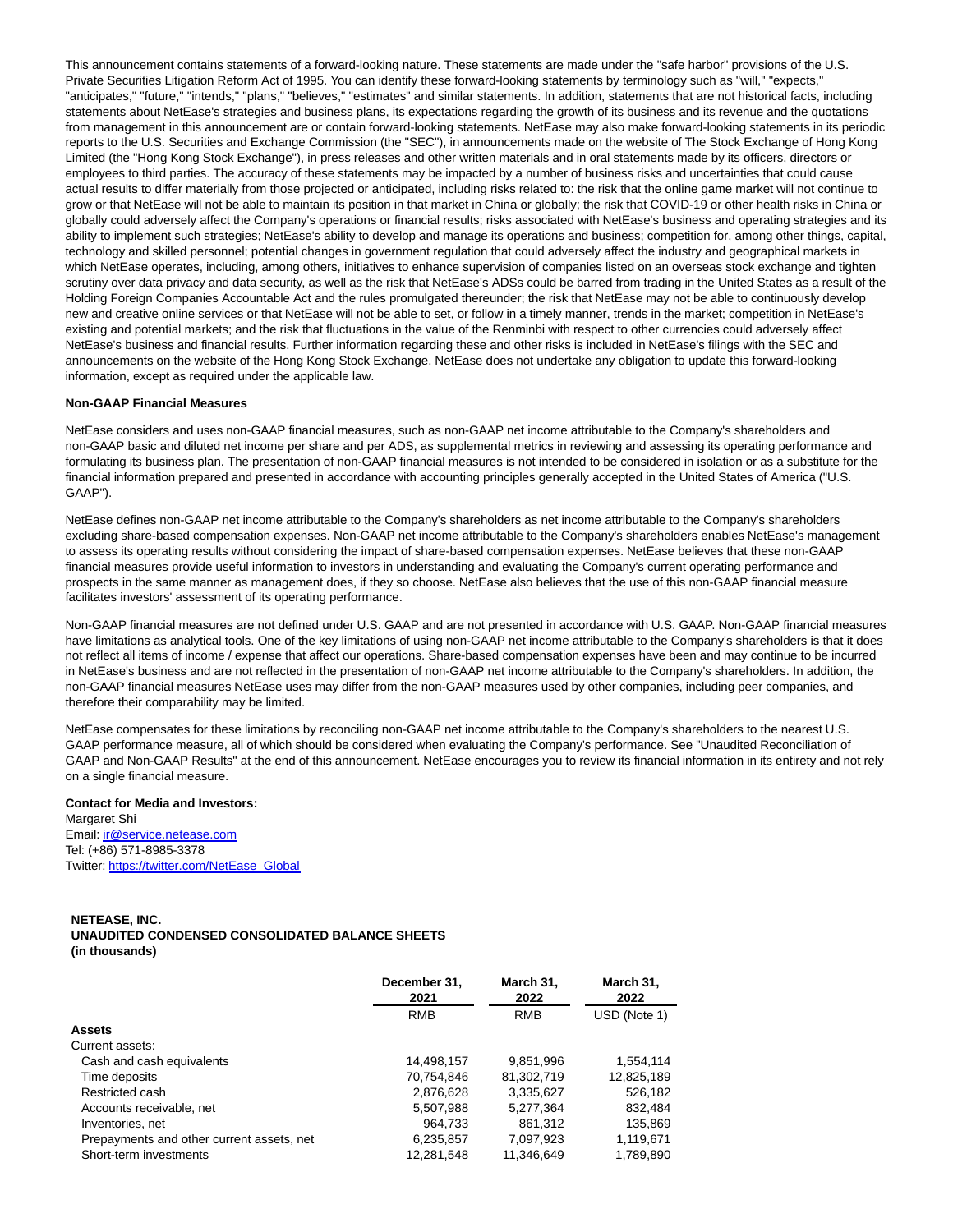| Assets held for sale                             | 497         |             |            |
|--------------------------------------------------|-------------|-------------|------------|
| Total current assets                             | 113,120,254 | 119,073,590 | 18,783,399 |
|                                                  |             |             |            |
| Non-current assets:                              |             |             |            |
| Property, equipment and software, net            | 5,433,858   | 5,842,168   | 921,579    |
| Land use right, net                              | 4,108,090   | 4,149,942   | 654,637    |
| Deferred tax assets                              | 1,297,954   | 1,127,257   | 177,820    |
| Time deposits                                    | 5,823,840   | 4,473,840   | 705,731    |
| Restricted cash                                  | 1,330       | 1,079       | 170        |
| Other long-term assets, net                      | 23,857,510  | 24,580,233  | 3,877,436  |
| Assets held for sale                             | 1,088       |             |            |
| Total non-current assets                         | 40,523,670  | 40,174,519  | 6,337,373  |
| <b>Total assets</b>                              | 153,643,924 | 159,248,109 | 25,120,772 |
| Liabilities, Redeemable Noncontrolling Interests |             |             |            |
| and Shareholders' Equity                         |             |             |            |
| <b>Current liabilities:</b>                      |             |             |            |
| Accounts payable                                 | 985,059     | 924,572     | 145,848    |
| Salary and welfare payables                      | 4,133,254   | 2,401,213   | 378,782    |
| Taxes payable                                    | 4,537,050   | 4,614,865   | 727,977    |
| Short-term loans                                 | 19,352,313  | 22,679,519  | 3,577,606  |
| <b>Contract liabilities</b>                      | 12,132,743  | 12,050,962  | 1,900,992  |
| Accrued liabilities and other payables           | 9,360,907   | 9,093,256   | 1,434,426  |
| <b>Total current liabilities</b>                 | 50,501,326  | 51,764,387  | 8,165,631  |
|                                                  |             |             |            |
| Non-current liabilities:                         |             |             |            |
| Deferred tax liabilities                         | 1,345,874   | 1,490,406   | 235,106    |
| Long-term loans                                  | 1,275,140   | 3,174,100   | 500,702    |
| Other long-term payable                          | 1,097,708   | 1,044,882   | 164,826    |
| Total non-current liabilities                    | 3,718,722   | 5,709,388   | 900,634    |
| <b>Total liabilities</b>                         | 54,220,048  | 57,473,775  | 9,066,265  |
|                                                  |             |             |            |
| Redeemable noncontrolling interests              | 145,238     | 146,754     | 23,150     |
| NetEase, Inc.'s shareholders' equity             | 95,328,080  | 97,671,521  | 15,407,304 |
| Noncontrolling interests                         | 3,950,558   | 3,956,059   | 624,053    |
| Total shareholders' equity                       | 99,278,638  | 101,627,580 | 16,031,357 |
|                                                  |             |             |            |
| Total liabilities, redeemable noncontrolling     |             |             |            |
| interests and shareholders' equity               | 153,643,924 | 159,248,109 | 25,120,772 |

The accompanying notes are an integral part of this announcement.

# **NETEASE, INC. UNAUDITED CONDENSED CONSOLIDATED STATEMENTS OF INCOME (in thousands, except per share data or per ADS data)**

|                                     | <b>Three Months Ended</b> |                      |                   |                   |  |  |
|-------------------------------------|---------------------------|----------------------|-------------------|-------------------|--|--|
|                                     | March 31,<br>2021         | December 31,<br>2021 | March 31,<br>2022 | March 31,<br>2022 |  |  |
|                                     | <b>RMB</b>                | <b>RMB</b>           | <b>RMB</b>        | USD (Note 1)      |  |  |
| Net revenues                        | 20,517,211                | 24,373,565           | 23,555,842        | 3,715,843         |  |  |
| Cost of revenues                    | (9,464,572)               | (11,455,785)         | (10, 719, 463)    | (1,690,954)       |  |  |
| <b>Gross profit</b>                 | 11,052,639                | 12,917,780           | 12,836,379        | 2,024,889         |  |  |
| <b>Operating expenses:</b>          |                           |                      |                   |                   |  |  |
| Selling and marketing expenses      | (2,766,682)               | (3,300,032)          | (2,915,489)       | (459, 907)        |  |  |
| General and administrative expenses | (950,194)                 | (1, 161, 876)        | (1,015,769)       | (160,234)         |  |  |
| Research and development expenses   | (3,060,189)               | (3,847,704)          | (3,398,082)       | (536,034)         |  |  |
| Total operating expenses            | (6,777,065)               | (8,309,612)          | (7,329,340)       | (1,156,175)       |  |  |
| <b>Operating profit</b>             | 4,275,574                 | 4,608,168            | 5,507,039         | 868,714           |  |  |
| Other income/ (expenses):           |                           |                      |                   |                   |  |  |
| Investment income/ (loss), net      | 695,298                   | 1,627,642            | (548, 702)        | (86, 556)         |  |  |
| Interest income, net                | 388,928                   | 395,029              | 458,244           | 72,286            |  |  |
| Exchange gains/ (losses), net       | 279,319                   | (331,390)            | (97, 880)         | (15, 440)         |  |  |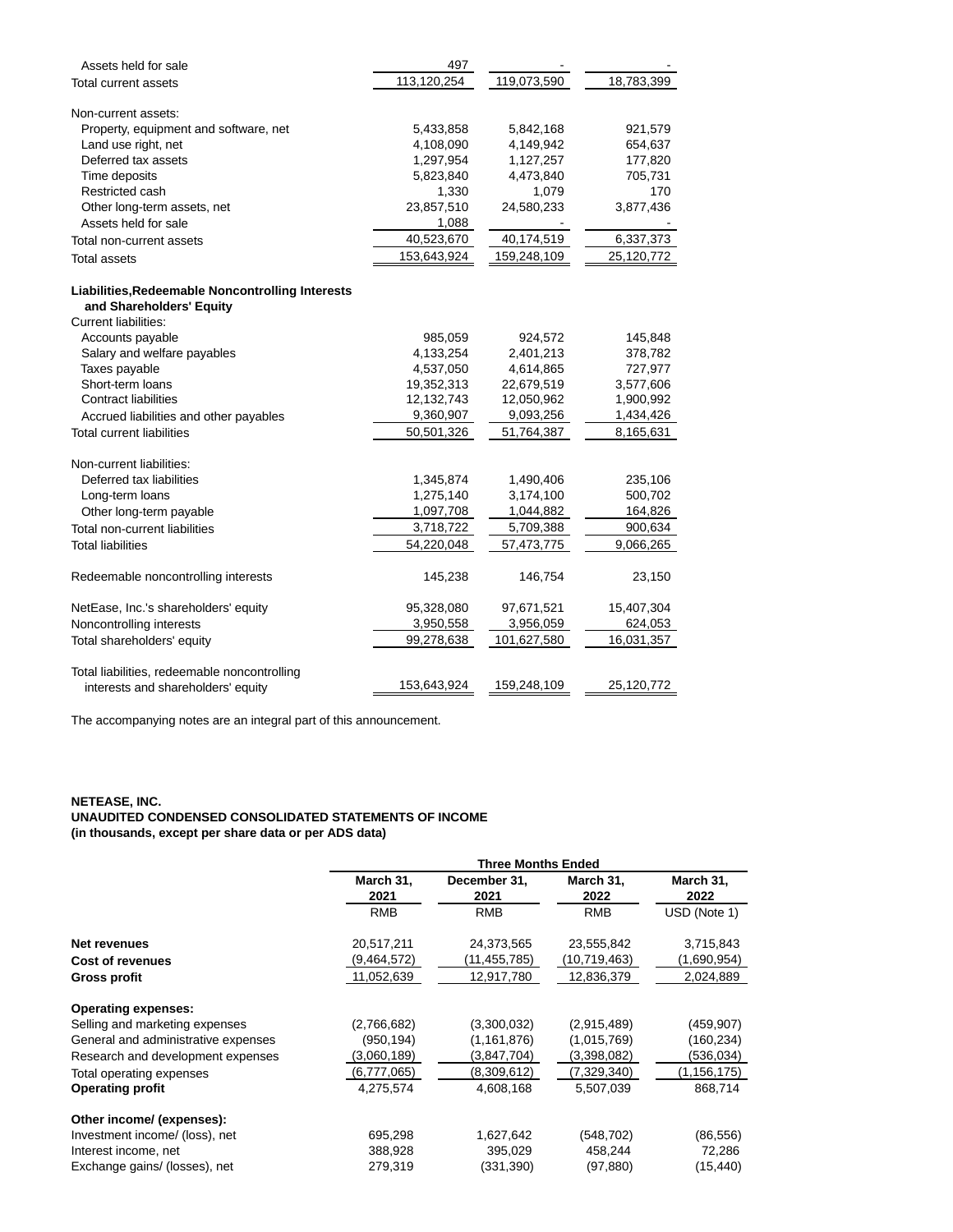| Other, net<br>Income before tax<br>Income tax<br>Net income                                 | 147.967<br>5,787,086<br>(1,273,408)<br>4,513,678 | 297,244<br>6,596,693<br>(933,985)<br>5,662,708 | 216,330<br>5,535,031<br>(1,219,271)<br>4,315,760 | 34,125<br>873,129<br>(192,335)<br>680,794 |
|---------------------------------------------------------------------------------------------|--------------------------------------------------|------------------------------------------------|--------------------------------------------------|-------------------------------------------|
| Accretion of redeemable noncontrolling<br>interests                                         | (143, 827)                                       | (99, 914)                                      | (733)                                            | (116)                                     |
| Net loss attributable to noncontrolling<br>interests                                        | 69,301                                           | 131,360                                        | 78,996                                           | 12,461                                    |
| Net income attributable to the<br>Company's shareholders                                    | 4,439,152                                        | 5,694,154                                      | 4,394,023                                        | 693,139                                   |
| Net income per share *                                                                      |                                                  |                                                |                                                  |                                           |
| Basic                                                                                       | 1.33                                             | 1.74                                           | 1.34                                             | 0.21                                      |
| <b>Diluted</b>                                                                              | 1.31                                             | 1.71                                           | 1.33                                             | 0.21                                      |
| Net income per ADS*                                                                         |                                                  |                                                |                                                  |                                           |
| Basic                                                                                       | 6.63                                             | 8.68                                           | 6.70                                             | 1.06                                      |
| <b>Diluted</b>                                                                              | 6.53                                             | 8.57                                           | 6.63                                             | 1.05                                      |
| Weighted average number of ordinary<br>shares used in calculating net income<br>per share * |                                                  |                                                |                                                  |                                           |
| <b>Basic</b>                                                                                | 3,349,638                                        | 3,281,172                                      | 3,277,280                                        | 3,277,280                                 |
| <b>Diluted</b>                                                                              | 3,399,981                                        | 3,323,004                                      | 3,316,129                                        | 3,316,129                                 |

\* Each ADS represents five ordinary shares.

The accompanying notes are an integral part of this announcement.

# **NETEASE, INC. UNAUDITED CONDENSED CONSOLIDATED STATEMENTS OF CASH FLOWS (in thousands)**

|                                                                                      |                   | <b>Three Months Ended</b> |                   |                   |
|--------------------------------------------------------------------------------------|-------------------|---------------------------|-------------------|-------------------|
|                                                                                      | March 31,<br>2021 | December 31,<br>2021      | March 31,<br>2022 | March 31,<br>2022 |
|                                                                                      | <b>RMB</b>        | <b>RMB</b>                | <b>RMB</b>        | USD (Note 1)      |
| Cash flows from operating activities:                                                |                   |                           |                   |                   |
| Net income                                                                           | 4,513,678         | 5,662,708                 | 4,315,760         | 680,794           |
| Adjustments to reconcile net income to net cash provided<br>by operating activities: |                   |                           |                   |                   |
| Depreciation and amortization                                                        | 819,830           | 836,042                   | 766,180           | 120,862           |
| Fair value changes of equity security investments                                    | (477, 597)        | (984, 901)                | 1,541,002         | 243,087           |
| Impairment losses of investments and other long-term assets                          |                   | 69,572                    | 5,000             | 789               |
| Fair value changes of short-term investments                                         | (118,004)         | (166, 513)                | (79, 776)         | (12, 584)         |
| Share-based compensation cost                                                        | 650,253           | 1,002,899                 | 746,154           | 117,703           |
| Allowance for/ (reversal of) expected credit losses                                  | 13,604            | 12,932                    | (313)             | (49)              |
| (Gains)/ losses on disposal of property, equipment and software                      | (159)             | 48,779                    | 1,445             | 228               |
| Unrealized exchange (gains)/ losses                                                  | (274, 047)        | 347,235                   | 98,034            | 15,464            |
| Gains on disposal of long-term investments, business and                             |                   |                           |                   |                   |
| subsidiaries                                                                         | (7, 323)          | (13,091)                  | (4,000)           | (631)             |
| Deferred income taxes                                                                | 328,075           | (431, 015)                | 315,228           | 49,726            |
| Share of results on equity method investees and revaluation                          |                   |                           |                   |                   |
| results from previously held equity interest                                         | (51, 892)         | (448, 053)                | (911, 498)        | (143, 785)        |
| Changes in operating assets and liabilities:                                         |                   |                           |                   |                   |
| Accounts receivable                                                                  | (484, 343)        | (97,064)                  | 212,075           | 33,454            |
| Inventories                                                                          | (253, 495)        | 73,588                    | 103,591           | 16,341            |
| Prepayments and other assets                                                         | (785, 224)        | 870,684                   | (569, 843)        | (89, 891)         |
| Accounts payable                                                                     | (60, 654)         | (89, 207)                 | (92, 373)         | (14, 571)         |
| Salary and welfare payables                                                          | (1,226,155)       | 1,521,743                 | (1,756,224)       | (277, 038)        |
| Taxes payable                                                                        | 1,558,618         | 528,725                   | 73,446            | 11,586            |
| <b>Contract liabilities</b>                                                          | 740,938           | (1, 162, 982)             | (78, 200)         | (12, 336)         |
| Accrued liabilities and other payables                                               | 656,564           | 786,517                   | (103, 136)        | (16, 269)         |
| Net cash provided by operating activities                                            | 5,542,667         | 8,368,598                 | 4,582,552         | 722,880           |
| Cash flows from investing activities:                                                |                   |                           |                   |                   |
| Purchase of property, equipment and software                                         | (329, 746)        | (442, 524)                | (749, 361)        | (118, 209)        |
| Proceeds from sale of property, equipment and software                               | 1,519             | 56,517                    | 12,565            | 1,982             |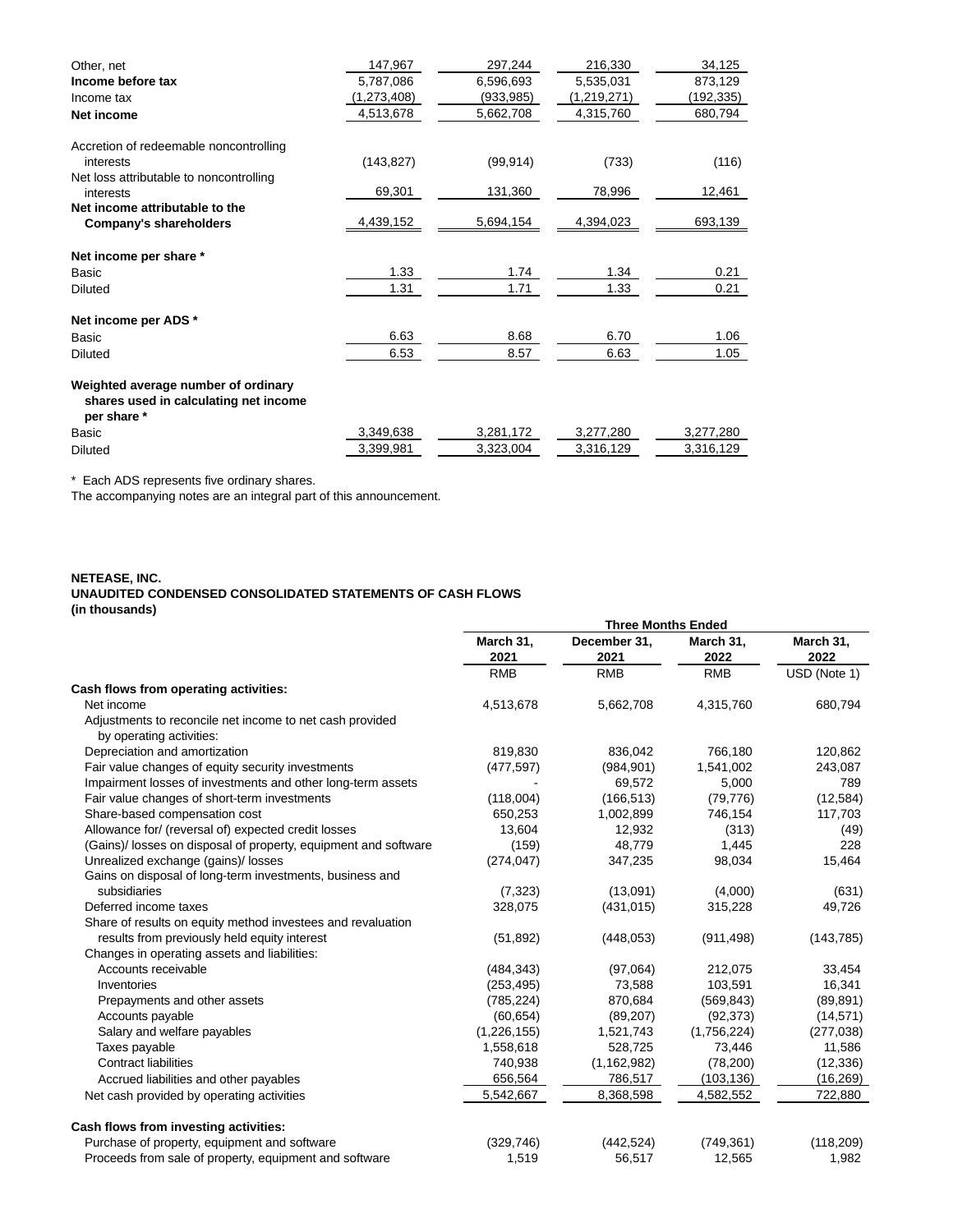| Purchase of intangible assets, content and licensed copyrights                     | (426, 133)     | (297,142)      | (143, 836)     | (22, 690)   |
|------------------------------------------------------------------------------------|----------------|----------------|----------------|-------------|
| Net change in short-term investments with terms of three<br>months or less         | 3,332,610      | (1,474,371)    | 1,710,845      | 269,879     |
| Purchase of short-term investments with terms over three<br>months                 | (7,905,000)    | (4,300,000)    | (1,250,000)    | (197, 183)  |
| Proceeds from maturities of short-term investments with terms<br>over three months | 2.857.341      | 3.313.543      | 553.831        | 87.365      |
| Investment in long-term investments and acquisition of                             |                |                |                |             |
| subsidiaries<br>Proceeds from disposal of long-term investments, businesses        | (558, 441)     | (2,020,029)    | (1,690,271)    | (266, 634)  |
| and subsidiaries                                                                   | 198.900        | 616.542        | 34.237         | 5,401       |
| Placement/rollover of matured time deposits                                        | (15, 722, 749) | (26, 628, 133) | (24,045,997)   | (3,793,163) |
| Proceeds from maturities of time deposits                                          | 11,481,135     | 15,707,821     | 14,699,795     | 2,318,836   |
| Change in other long-term assets                                                   | (54, 653)      | (99, 692)      | (169, 545)     | (26, 745)   |
| Net cash used in investing activities                                              | (7, 125, 217)  | (15, 567, 468) | (11, 037, 737) | (1,741,161) |

The accompanying notes are an integral part of this announcement.

### **NETEASE, INC. UNAUDITED CONDENSED CONSOLIDATED STATEMENTS OF CASH FLOWS (CONTINUED) (in thousands)**

|                                                                                                                               | <b>Three Months Ended</b> |                      |                   |                   |
|-------------------------------------------------------------------------------------------------------------------------------|---------------------------|----------------------|-------------------|-------------------|
|                                                                                                                               | March 31,<br>2021         | December 31,<br>2021 | March 31,<br>2022 | March 31,<br>2022 |
|                                                                                                                               | <b>RMB</b>                | <b>RMB</b>           | <b>RMB</b>        | USD (Note 1)      |
| Cash flows from financing activities:                                                                                         |                           |                      |                   |                   |
| Net changes in bank loans with terms of three months or less                                                                  | 2,122,041                 | 425,020              | 3,403,195         | 536,841           |
| Proceed of bank loans with terms over three months                                                                            | 236,916                   | 2,277,171            | 1,915,210         | 302,117           |
| Payment of bank loans with terms over three months                                                                            | (167, 700)                | (1,311,823)          |                   |                   |
| Amounts paid for NetEase's issuance of shares in Hong Kong                                                                    | (13,800)                  |                      |                   |                   |
| Net Amounts received/ (paid) related to capital contribution from<br>or repurchase of noncontrolling interests and redeemable |                           |                      |                   |                   |
| noncontrolling interests shareholders                                                                                         | 1,507,049                 | 1,320,122            | (102, 042)        | (16,097)          |
| Cash paid for repurchase of NetEase's ADSs/ purchase of                                                                       |                           |                      |                   |                   |
| subsidiaries' ADSs and shares                                                                                                 | (2,018,467)               | (2, 112, 256)        | (1,243,917)       | (196, 223)        |
| Dividends paid to noncontrolling interest shareholders                                                                        |                           | (731, 250)           |                   |                   |
| Dividends paid to NetEase's shareholders                                                                                      | (260,842)                 | (940,540)            | (1,683,472)       | (265, 561)        |
| Net cash provided by/ (used in) financing activities                                                                          | 1,405,197                 | (1,073,556)          | 2,288,974         | 361,077           |
| Effect of exchange rate changes on cash, cash equivalents and                                                                 |                           |                      |                   |                   |
| restricted cash held in foreign currencies                                                                                    | 35.993                    | (80, 670)            | (21, 202)         | (3,345)           |
| Net decrease in cash, cash equivalents and restricted cash                                                                    | (141, 360)                | (8,353,096)          | (4, 187, 413)     | (660, 549)        |
| Cash, cash equivalents and restricted cash, at the beginning                                                                  |                           |                      |                   |                   |
| of the period                                                                                                                 | 12,168,605                | 25,729,211           | 17,376,115        | 2,741,015         |
| Cash, cash equivalents and restricted cash, at end of the period                                                              | 12,027,245                | 17,376,115           | 13,188,702        | 2,080,466         |
| Supplemental disclosures of cash flow information:                                                                            |                           |                      |                   |                   |
| Cash paid for income tax, net                                                                                                 | 550,191                   | 858,304              | 1,515,330         | 239,037           |
| Cash paid for interest expense                                                                                                | 43,902                    | 42,879               | 37,741            | 5,953             |

The accompanying notes are an integral part of this announcement.

# **NETEASE, INC. UNAUDITED SEGMENT INFORMATION (in thousands, except percentages)**

|                      |                   | <b>Three Months Ended</b> |                   |                   |  |  |
|----------------------|-------------------|---------------------------|-------------------|-------------------|--|--|
|                      | March 31,<br>2021 | December 31,<br>2021      | March 31,<br>2022 | March 31,<br>2022 |  |  |
|                      | <b>RMB</b>        | RMB                       | RMB               | USD (Note 1)      |  |  |
| Net revenues:        |                   |                           |                   |                   |  |  |
| Online game services | 14.981.784        | 17,397,517                | 17,272,650        | 2,724,694         |  |  |
| Youdao               | 1,339,867         | 1,333,791                 | 1,200,541         | 189.381           |  |  |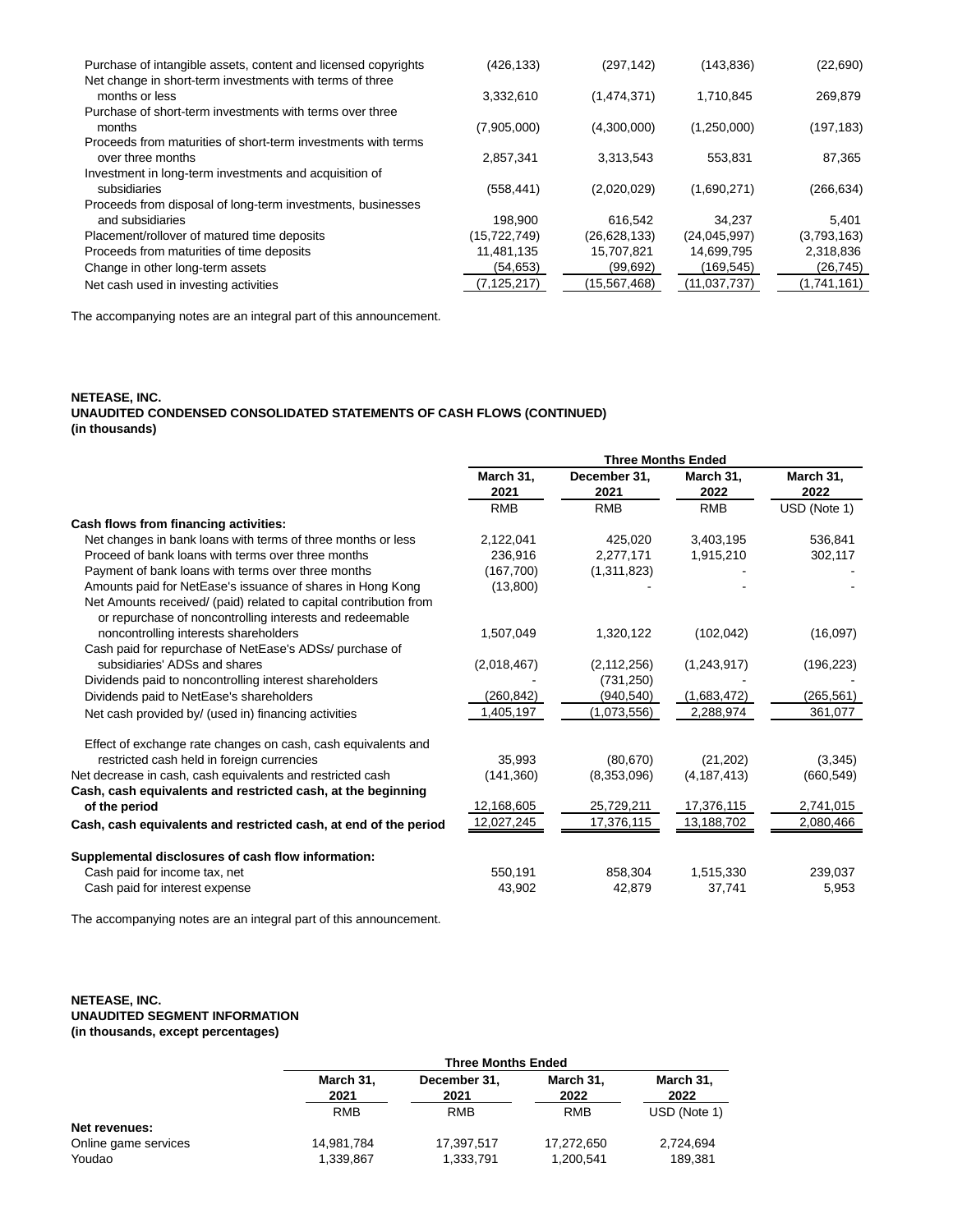| <b>Cloud Music</b>               | 1,491,167   | 1,889,265    | 2,067,206    | 326,094     |
|----------------------------------|-------------|--------------|--------------|-------------|
| Innovative businesses and others | 2,704,393   | 3,752,992    | 3,015,445    | 475,674     |
| Total net revenues               | 20,517,211  | 24,373,565   | 23,555,842   | 3,715,843   |
| Cost of revenues:                |             |              |              |             |
| Online game services             | (5,302,713) | (6,239,410)  | (6,027,519)  | (950,818)   |
| Youdao                           | (572, 415)  | (657, 329)   | (562, 691)   | (88, 762)   |
| <b>Cloud Music</b>               | (1,537,726) | (1,812,036)  | (1,815,649)  | (286,412)   |
| Innovative businesses and others | (2,051,718) | (2,747,010)  | (2,313,604)  | (364,962)   |
| Total cost of revenues           | (9,464,572) | (11,455,785) | (10,719,463) | (1,690,954) |
| Gross profit:                    |             |              |              |             |
| Online game services             | 9,679,071   | 11,158,107   | 11,245,131   | 1,773,876   |
| Youdao                           | 767,452     | 676,462      | 637,850      | 100,619     |
| <b>Cloud Music</b>               | (46, 559)   | 77,229       | 251,557      | 39,682      |
| Innovative businesses and others | 652,675     | 1,005,982    | 701,841      | 110,712     |
| Total gross profit               | 11,052,639  | 12,917,780   | 12,836,379   | 2,024,889   |
| Gross profit margin:             |             |              |              |             |
| Online game services             | 64.6%       | 64.1%        | 65.1%        | 65.1%       |
| Youdao                           | 57.3%       | 50.7%        | 53.1%        | 53.1%       |
| <b>Cloud Music</b>               | $(3.1\%)$   | 4.1%         | 12.2%        | 12.2%       |
| Innovative businesses and others | 24.1%       | 26.8%        | 23.3%        | 23.3%       |

The accompanying notes are an integral part of this announcement.

### **NETEASE, INC.**

### **NOTES TO UNAUDITED FINANCIAL INFORMATION**

Note 1: The conversion of Renminbi (RMB) into United States dollars (USD) is based on the noon buying rate of USD1.00 = RMB6.3393 on the last trading day of March 2022 (March 31, 2022) as set forth in the H.10 statistical release of the U.S. Federal Reserve Board. No representation is made that the RMB amounts could have been, or could be, converted into US\$ at that rate on March 31, 2022, or at any other certain date.

Note 2: Share-based compensation cost reported in the Company's unaudited condensed consolidated statements of income is set out as follows in RMB and USD (in thousands):

|                                            | <b>Three Months Ended</b> |                      |                   |                   |  |
|--------------------------------------------|---------------------------|----------------------|-------------------|-------------------|--|
|                                            | March 31,<br>2021         | December 31,<br>2021 | March 31,<br>2022 | March 31,<br>2022 |  |
|                                            | <b>RMB</b>                | <b>RMB</b>           | <b>RMB</b>        | USD (Note 1)      |  |
| Share-based compensation cost included in: |                           |                      |                   |                   |  |
| Cost of revenues                           | 187,926                   | 267.424              | 198.135           | 31,255            |  |
| Operating expenses                         |                           |                      |                   |                   |  |
| Selling and marketing expenses             | 24.231                    | 38.657               | 30.373            | 4.791             |  |
| General and administrative expenses        | 229,603                   | 358,595              | 279,062           | 44.021            |  |
| Research and development expenses          | 208.493                   | 338.223              | 238.584           | 37.636            |  |

The accompanying notes are an integral part of this announcement.

Note 3: The financial information prepared and presented in this announcement might be different from those published and to be published by NetEase's listed subsidiaries to meet the disclosure requirements under U.S. GAAP or different accounting standards requirement.

Note 4: The unaudited reconciliation on GAAP and non-GAAP results is set out as follows in RMB and USD (in thousands, except per share data or per ADS data):

|                                                                   | <b>Three Months Ended</b> |                      |                   |                   |
|-------------------------------------------------------------------|---------------------------|----------------------|-------------------|-------------------|
|                                                                   | March 31,<br>2021         | December 31,<br>2021 | March 31,<br>2022 | March 31,<br>2022 |
|                                                                   | <b>RMB</b>                | <b>RMB</b>           | <b>RMB</b>        | USD (Note 1)      |
| Net income attributable to the Company's shareholders             | 4,439,152                 | 5,694,154            | 4,394,023         | 693.139           |
| Add: Share-based compensation                                     | 641,534                   | 901,421              | 723,603           | 114,146           |
| Non-GAAP net income attributable to the Company's<br>shareholders | 5,080,686                 | 6,595,575            | 5,117,626         | 807,285           |
| Non-GAAP net income per share *                                   |                           |                      |                   |                   |
| Basic                                                             | 1.52                      | 2.01                 | 1.56              | 0.25              |
| Diluted                                                           | 1.49                      | 1.98                 | 1.54              | 0.24              |
| Non-GAAP net income per ADS *                                     |                           |                      |                   |                   |
| Basic                                                             | 7.58                      | 10.05                | 7.81              | 1.23              |